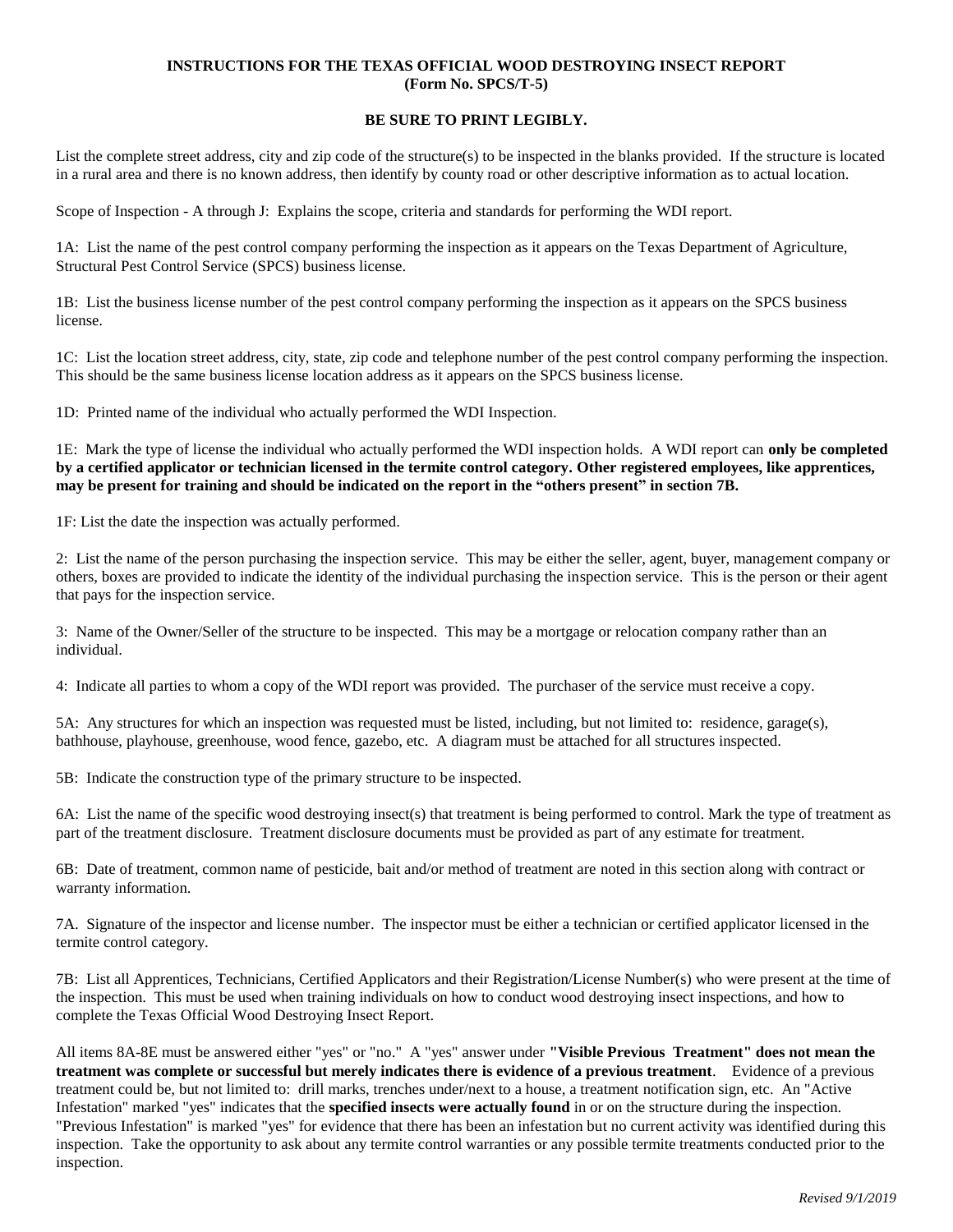8A: The inspector must indicate where the notice of inspection sticker was posted.

8B: Enter the date the notice of inspection sticker was actually posted.

Scope of inspection lists some examples of inaccessible areas as: "areas concealed by wall coverings, furniture, equipment, and stored articles." These conditions do not have to be listed unless the condition prevents the structure from being thoroughly inspected and further prevents the inspection from being complete. Attics and crawl spaces must be inspected if accessible. Attics and Crawl spaces may only be indicated as entirely inaccessible if it is physically impossible to access for any other Inspector. An effort to inspect to inspect crawl spaces and attics must be made including the use of available tools such as cameras.

9A: Either "yes" or "no" must be marked to indicate obstructed or inaccessible areas. If you answer "yes" to questions 9A, you must also complete 9B.

9B: Mark all obstructed or inaccessible areas. (example: the crawl space was not inspected due to low clearance or no access). If an item is marked, it is understood that all of the area is obstructed or inaccessible unless otherwise specified. If the area obstructed or inaccessible is not one of areas listed here, mark the box "other" and identify the obstructed or inaccessible area in the space provided. It is suggested that Inspectors take photos to document areas that were inaccessible during the inspection outside of ordinary inaccessible areas indicated on the report, such as insulated areas, sub floors, etc.

10A: Either "yes" or "no" must be marked to indicate any conducive conditions. If you answer "yes" to this question you must also complete 10B.

10B: Mark all conducive conditions. Wood rot is listed as it applies to its conduciveness to insect infestation (such as carpenter ants), not as a structural defect. Insufficient ventilation is listed because some termiticide labels identify and make recommendations as to adequacy of ventilation. Inadequate ventilation may also promote conducive conditions. Insufficient ventilation should be corrected by mechanical alteration. If the conducive condition is one other than those listed here, mark the box "other" and then specify the condition in the blank provided. On the diagram, use the letters to identify the areas that are conducive. Examples: The letter G will indicate on the diagram the location of wood to ground contact. The Letter C will indicate a conducive condition listed under "other" and specified in the blank provided.

All items 11A-11E must be answered either "yes" or "no." A "yes" answer under "Visible Previous Treatment" does not mean the treatment was complete or successful but merely indicates there is evidence of a previous treatment. Evidence of a previous treatment could be, but not limited to: drill marks, trenches under/next to a house, a treatment notification sign, etc. An "Active Infestation" marked "yes" indicates that the specified insects were actually found in or on the structure during the inspection. "Previous Infestation" is marked "yes" for evidence that there has been an infestation but no current activity was identified during this inspection. Take the opportunity to ask about any termite control warranties or any possible termite treatments conducted prior to the inspection. It is recommended that you take photos of any evidence of active or previous infestation.

11A: The only time "yes" should be marked for subterranean termites under "Visible Active Infestation" is if live termites are observed in or on the structure during the inspection. Any other evidence in the absence of live termites should be reported by marking "yes" under "Visible Previous Infestation."

11B: Frass or fecal pellets from Drywood Termites is adequate evidence to mark "yes" for "Active Infestation" even in the absence of live Drywood Termites, provided there is no evidence of a prior remedial treatment. If a remedial treatment has been performed mark "yes" for "Previous Infestation" and "yes" for "Previous Treatment," then advise the interested parties to contact the pest control company that performed the previous treatment for further details concerning the treatment. Once the information on previous treatments has been received by those parties a decision can be made by the interested parties, concerning the need for additional treatment.

11C: The only time "yes" should be marked for Formosan Termites under "Visible Active Infestation" is if live termites are observed in or on the structure during the inspection. Any other evidence in the absence of live termites should be reported by marking "yes" under "Visible Previous Infestation."

11D: Live Carpenter Ants or their frass must be observed if "yes" is marked under "Visible Active Infestation;" however, observing a few randomly scattered carpenter ants on a structure does not necessarily indicate an infestation that requires treatment, but must still be marked.

11E: Frass or exit holes are adequate evidence to mark "yes" for "Active Infestation" of other wood destroying insects, even in the absence of live insects, provided there is no evidence of a previous remedial treatment. If a remedial treatment has been performed, mark "yes" for "Previous Infestation" and "Yes" for "Previous Treatment", then advise the interested parties to contact the pest control